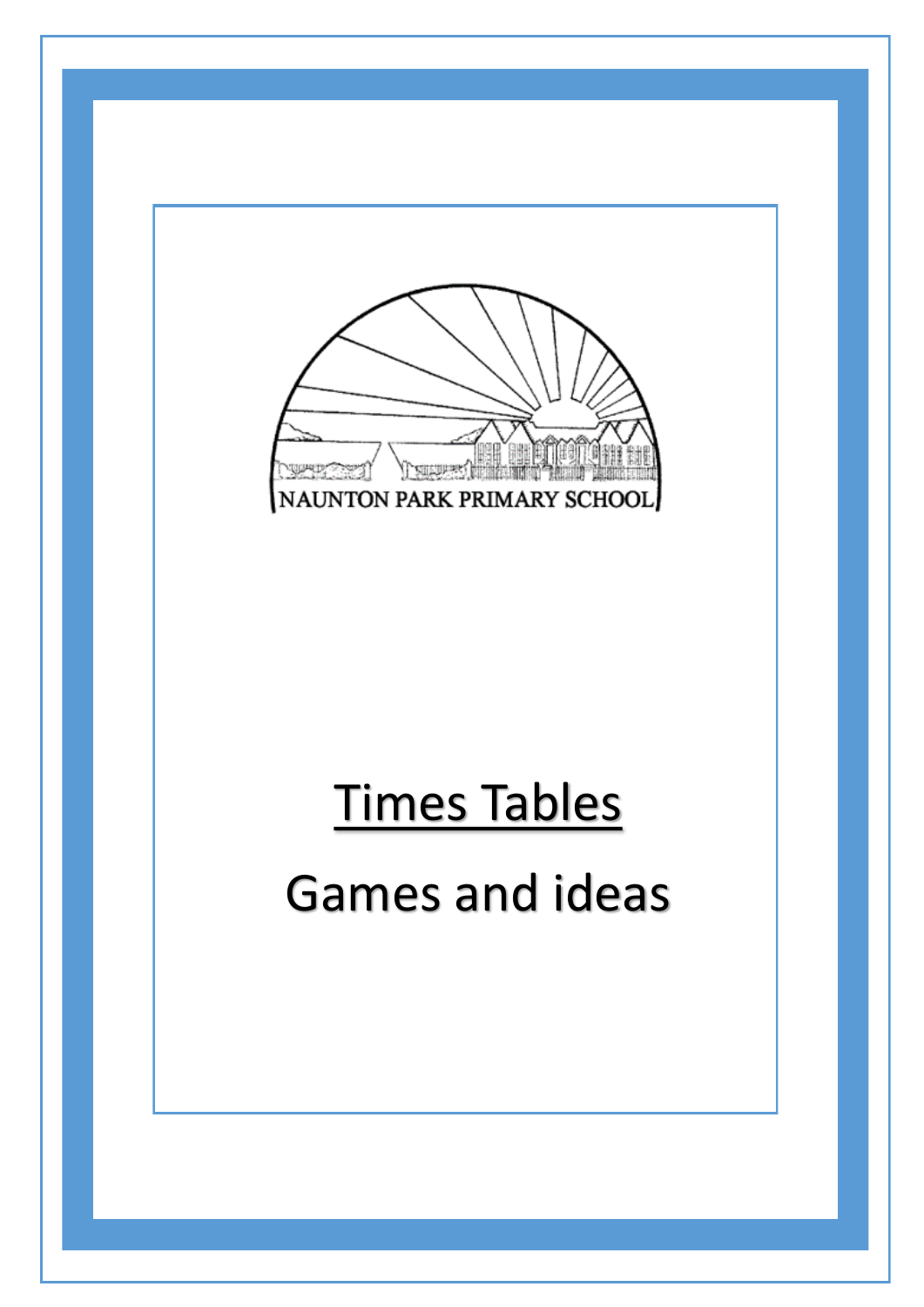The aim of this booklet is to share some ideas and games to help you improve your child's speedy recall of multiplication facts. We hope you find it helpful.

# **Useful Tips**

- $\bullet$  Initially, stick to one table at a time to minimise confusion.
- Start with chanting and writing tables out slowly in order.
- Then, move on to writing the table quickly in order or verbally chanting it.
- Finally, move onto answering tables questions in any order.
- As your child becomes more confident, ask them questions from any times table.
- Exemple reminding your child that  $3 \times 4$  is the same as  $4 \times 3$  as this effectively halves the number of tables facts.
- Each table has a square number,  $3 \times 3$  or  $8 \times 8$ . These are special numbers which can act as a memory hook.
- Remember that there are  $\div$  facts hiding in times tables:  $9 \div 3 = 3$ .
- Talk about numbers as you encounter them. If the answer to

5 x 5 is your house number, use this as a memory hook. Maybe

6 x 7 is Mum's age or 8 x 7 is Grandad's age.

You can talk about times tables when dealing with money, playing a board game (use the dice to practise tables facts), playing cards (use the cards as digit cards), taking steps as you walk ("Take 4 lots of 2 steps. How many steps did you take?")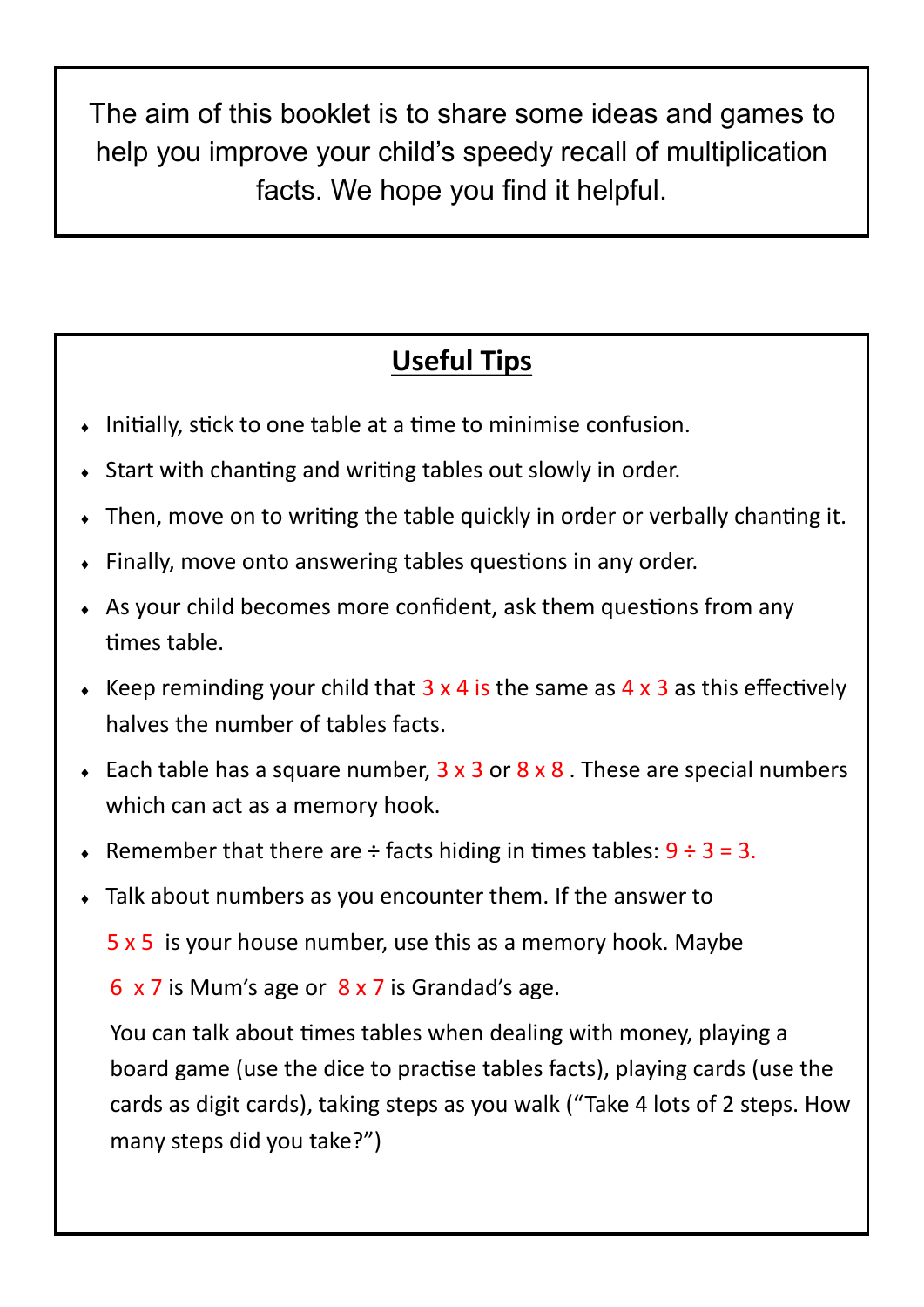# Websites and Apps

## **Multiplication Tables Check- like game**

[https://mathsframe.co.uk/en/resources/resource/477/Multiplication](https://mathsframe.co.uk/en/resources/resource/477/Multiplication-Tables-Check)-Tables-Check

## **BBC Supermovers (dance routine for times tables)**

[https://www.bbc.co.uk/teach/supermovers/ks2](https://www.bbc.co.uk/teach/supermovers/ks2-maths-the-7-times-table-with-moonbeam/zjp8y9q)-maths-the-7-times-table-with[moonbeam/zjp8y9q](https://www.bbc.co.uk/teach/supermovers/ks2-maths-the-7-times-table-with-moonbeam/zjp8y9q)

### **Songs**

<https://www.youtube.com/watch?v=e7rYbk9PNuM>

## **Other online games**

[https://www.topmarks.co.uk/maths](https://www.topmarks.co.uk/maths-games/hit-the-button)-games/hit-the-button

[https://www.topmarks.co.uk/times](https://www.topmarks.co.uk/times-tables/coconut-multiples)-tables/coconut-multiples

## **APPs**

Dorling Kindersley—10 minutes a day times tables

Times table game—David Van Bergen

Maths for Kids—Angelico

Quick math—Shiny Things

And many, many more!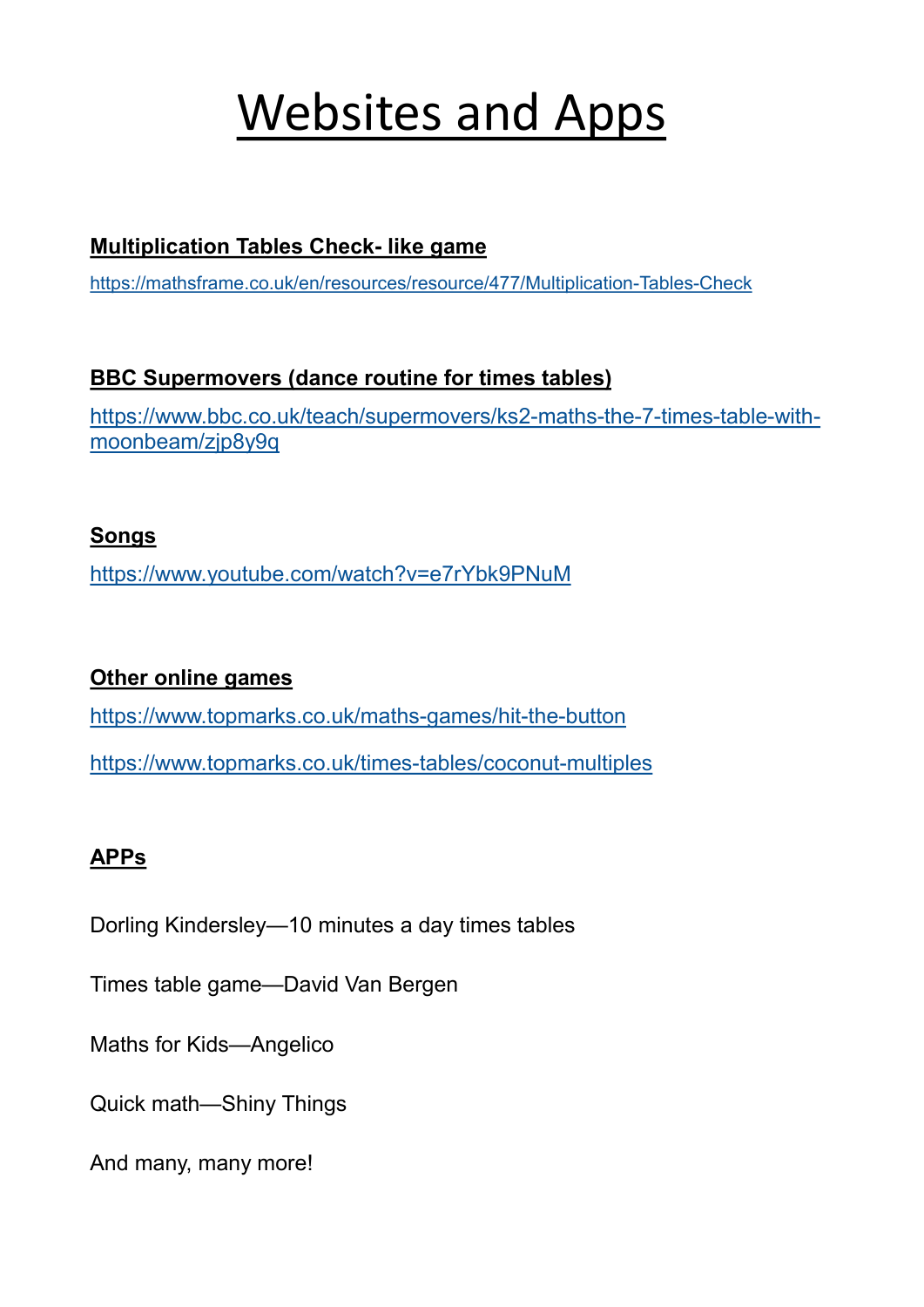# **One less equals nine**

This is a strategy for learning the 9x table. The key to this is, that for any answer in the nine times table, both digits add up to 9. Try it and see!

- **Subtract 1 from the number you are multiplying it by** 
	- $7 \times 9$   $\longrightarrow$  one less than 7 is 6.
- **This number becomes the first number in the answer, so 7 x 9 = 6 ?**
- **6 + 3 = 9 Therefore, 7 x 9 = 63**

# **9x table on your fingers**

֖֚֚֚֬

֖֚֚֚֬

- 1. Hold your hands in front of you with your fingers spread out.
- 2. For 9 x 4 bend down your 4th finger (like in the picture)
- 3. You have 3 fingers in front of the bent finger and 6 after. The answer to 9 x 4 is 36!
- 4. This technique works for the 9x table up to 10.

# **Bingo!** This game will need 2 players Make a grid of 6 squares on a piece of paper and ask your child to write a number in each square from

the target times table. You do the same.

Ask them a x table question and if they have

the answer, they cross it off. They then ask

you a question and the first to cross off all their numbers is the winner!

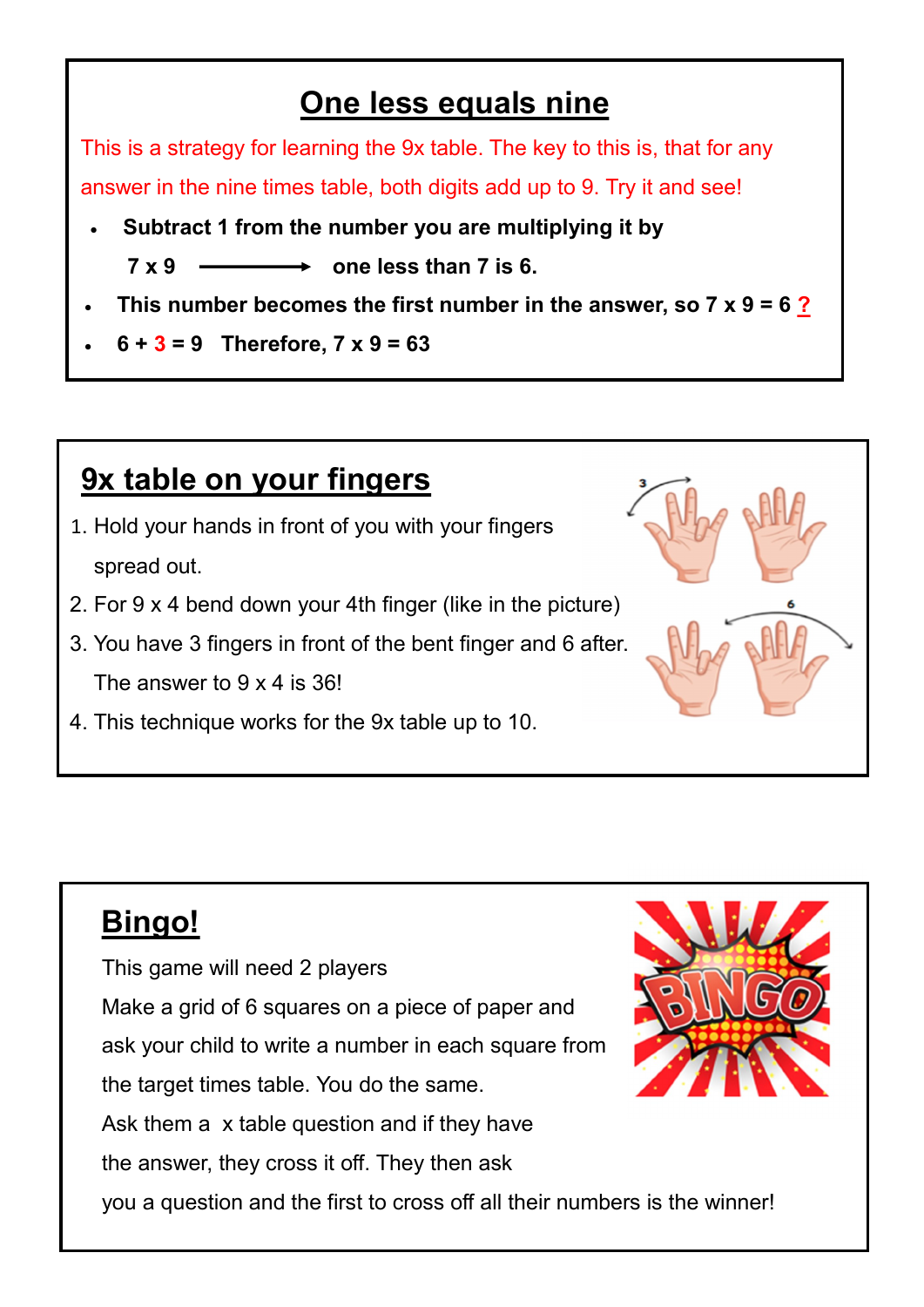# **Super Fingers!**

 This is a game for two players. The game is basically a version of rock, paper, scissors but with numbers. Two players count to 3 and then make a number with their fingers. Both players have to multiply both numbers together and the quickest to shout out the total wins.

# **Looking for Patterns**

Being able to spot the patterns in numbers is an important skill and can also help with learning times tables. Children can investigate these multiplication rules:

- Odd number x odd number = odd number  $(3 \times 5 = 15)$
- Even number x even number = even number  $(4 \times 6 = 24)$
- Odd number x even number = even number  $(3 \times 6 = 18)$

## **Speed Tables**

Time challenges can be a really good way of helping times tables become automatic. Some ideas you can try at home are:

- Measuring the time it times to write out a table, then trying to beat the time.
- Seeing how many times you can write out the table in 1 minute.
- Have a race—who can write out the table the quickest?